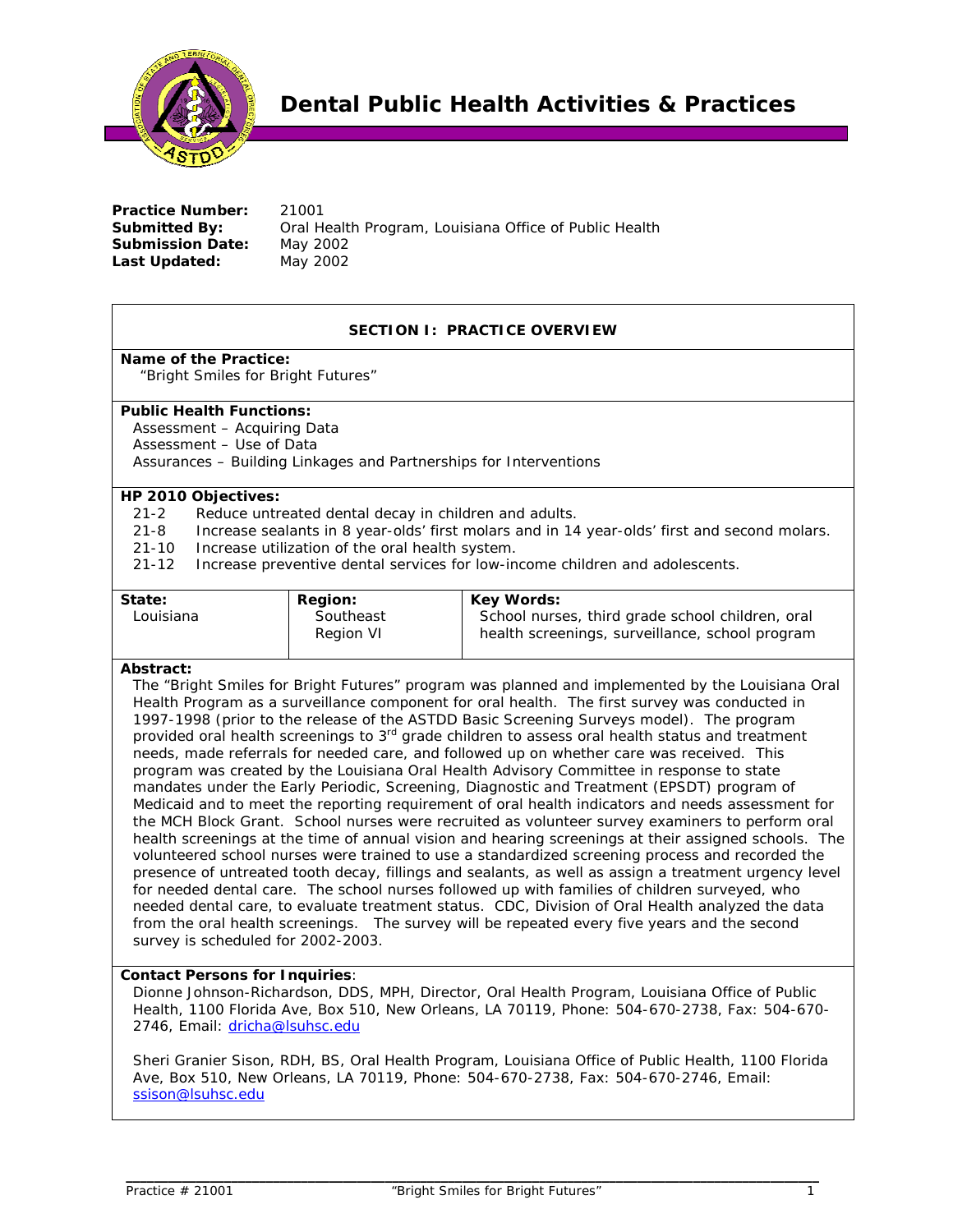# **SECTION II: PRACTICE DESCRIPTION**

#### **History of the Practice:**

The Louisiana Oral Health Advisory Committee developed the "Bright Smiles for Bright Futures" program to address the need for oral health data using an inexpensive surveillance technique. The program conducted the first survey in 1997-1998 and will repeat the survey every five years. The next survey will be completed in FY 2002-2003.

The survey was directed by the Louisiana Oral Health Program and included the training of school health nurses to use a standardized screening process to determine oral health status and treatment urgency. This program also included data collection related to barriers in the access of dental care and utilization of dental services, and a referral process for needed dental care.

#### **Justification of the Practice:**

In 1995, Early Periodic, Screening, Diagnostic, and Treatment (EPSDT) of Medicaid required dental screenings of 80% of Medicaid eligible children. Nationwide, only 31-37% were screened. In 1996, the Office of the Inspector General found that 20% of Medicaid-eligible children received preventive services.

According to the Surgeon General's Report on Oral Health, tooth decay is one of the most common chronic childhood diseases and 51 million school hours are lost annually to dental related illness. The third grade children that are targeted in this survey program provide information on the oral health needs of the children in Louisiana and will guide preventive treatment and oral health education services for the children.

### **Administration, Operations, Services, Personnel, Expertise and Resources of the Practice:**

The Louisiana Oral Health Program administers the "Bright Smiles for Bright Futures" program. Almost 90 volunteer school nurses were recruited in 1997 at the Louisiana School Nurses' Association annual meeting. The Oral Health Program Coordinator trained the school nurses to perform screenings on third grade students during annual hearing and vision screenings at their schools. School nurse training provided at each parish of the state (equivalent to a county) consists of slide shows, demonstration models, Bright Futures in Practice books, and printed training manuals. The school nurses were taught to visually screen for sealants, caries, injury, and clinical infections using toothpicks, tongue depressors, and a flashlight. The nurses were also instructed on first aid for dental emergencies.

A convenience sample was used for the survey since only schools with schools nurses, who volunteered for the program, participated. Each school nurse was asked to randomly select one 3rd grade classroom from his/her school for the survey. An optional Parent Questionnaire was sent home to parents along with a request for permission to screen. The questionnaire collected data on water sources, parental perception of need, access, and the recency of dental treatment.

For the oral health screening, the school nurses determined the presence/absence of oral soft tissue lesions, untreated decay, fillings and dental sealants. A Screening Reporting Form was completed for each child surveyed. Gender, birthdate, and ethnicity were recorded. Socioeconomic status was measured by participation in the school free lunch program or Medicaid status. Children were assigned a treatment urgency level based on their need for dental care (no obvious treatment needed, early treatment needed, or immediate treatment needed).

Children receiving a treatment urgency level of 2 or 3 (needing early or immediate care) received a referral form that explained the child's need for care to the parent and an additional form to be taken to a dentist for completion and returned to the school nurse. The nurses tracked the care received by the children after the screening by following up with a telephone call, letter or visit to the parents/guardians. They then reported their findings to the Oral Health Program by completing the Referral Evaluation/Questionnaire. This questionnaire obtained information on the progress made on dental treatment, the reasons for not accessing dental treatment, prior dental care, and the receptiveness of parent/caregiver.

*\_\_\_\_\_\_\_\_\_\_\_\_\_\_\_\_\_\_\_\_\_\_\_\_\_\_\_\_\_\_\_\_\_\_\_\_\_\_\_\_\_\_\_\_\_\_\_\_\_\_\_\_\_\_\_\_\_\_\_\_\_\_\_\_\_\_\_\_\_\_\_\_\_\_\_\_\_\_\_\_\_\_\_\_\_\_\_\_\_\_\_\_\_\_\_\_\_\_\_*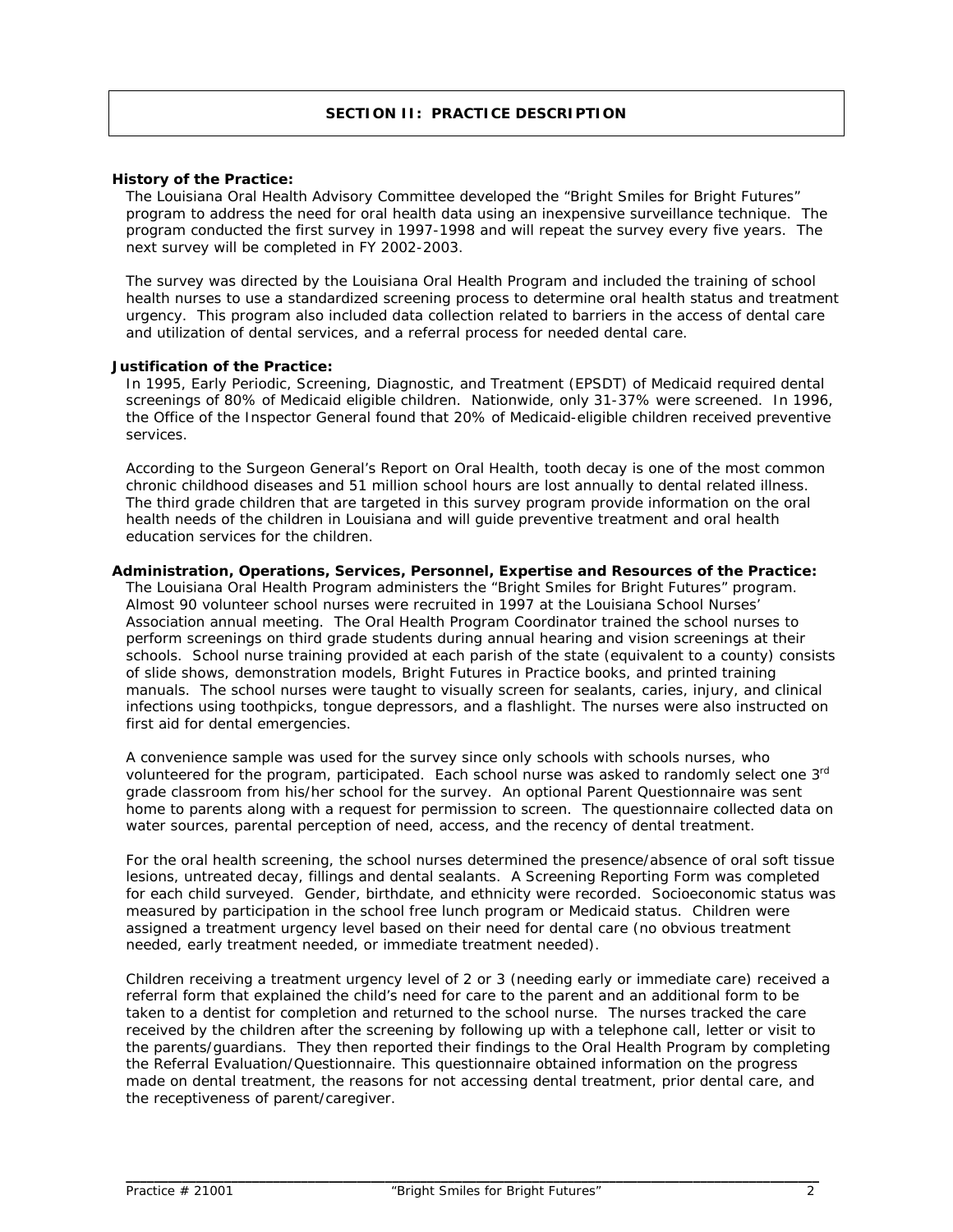Centers for Disease Control and Prevention (CDC), Division of Oral Health provided technical support on the survey. CDC analyzed the data and reported the results. The 1997-1998 survey had the following findings:

- 1,435 children returned a consent and 1,390 received an oral health screening;
- 247 children (17.32%) were Medicaid recipients and 489 (34.07%) were enrolled in the free lunch program;
- **529 children (38.1%) have untreated caries;**
- 374 children (26.1%) needed early dental treatment and 124 (8.6%) needed immediate treatment;
- 317 children (22.1%) have at least one dental sealant.

Of the 532 children who received referral to a dentist for treatment, the school nurses found that less than 5% received dental treatment shortly after the referral was made. The school nurses were unable to continue tracking the children who needed dental treatment for an extended period of time.

The next survey scheduled for FY 2002-2003 will look at disparities by using a double blind random sampling technique and stratifying by racial/ethnicity groups and socio-economic status.

# **Budget Estimates and Formulas of the Practice:**

The additional funding for conducting the first survey was negligible. The Oral Health Program Coordinator integrated the survey activities with her duties. The Oral Health Program Coordinator's traveling cost to train the school nurses was \$1,160.00. Printing of manuals, consent forms, referral forms, etc. was provided by the Office of Public Health. There were no other outlying costs. MCH funds were used for travel and printing.

### **Lessons Learned and/or Plans for Improvement:**

The Oral Health Program educated schools nurses on the importance of oral health through this program. Survey training will be improved for the next survey by incorporating suggestions from the school nurses who participated. Data gathering tools will be refined to include socioeconomic status of the children surveyed. For the next survey, the Oral Health Program will also recruit local dentists for referrals.

# **Available Resources - Models, Tools and Guidelines Relevant to the Practice:**

- Training manuals, presentation slides, and demonstration models for training nurses to conduct oral health screenings.
- 1998 Evaluation Report of "Bright Smiles Bright Futures" by the CDC.
- Follow-up reports from school nurses who participated in the "Bright Smiles Bright Futures" survey.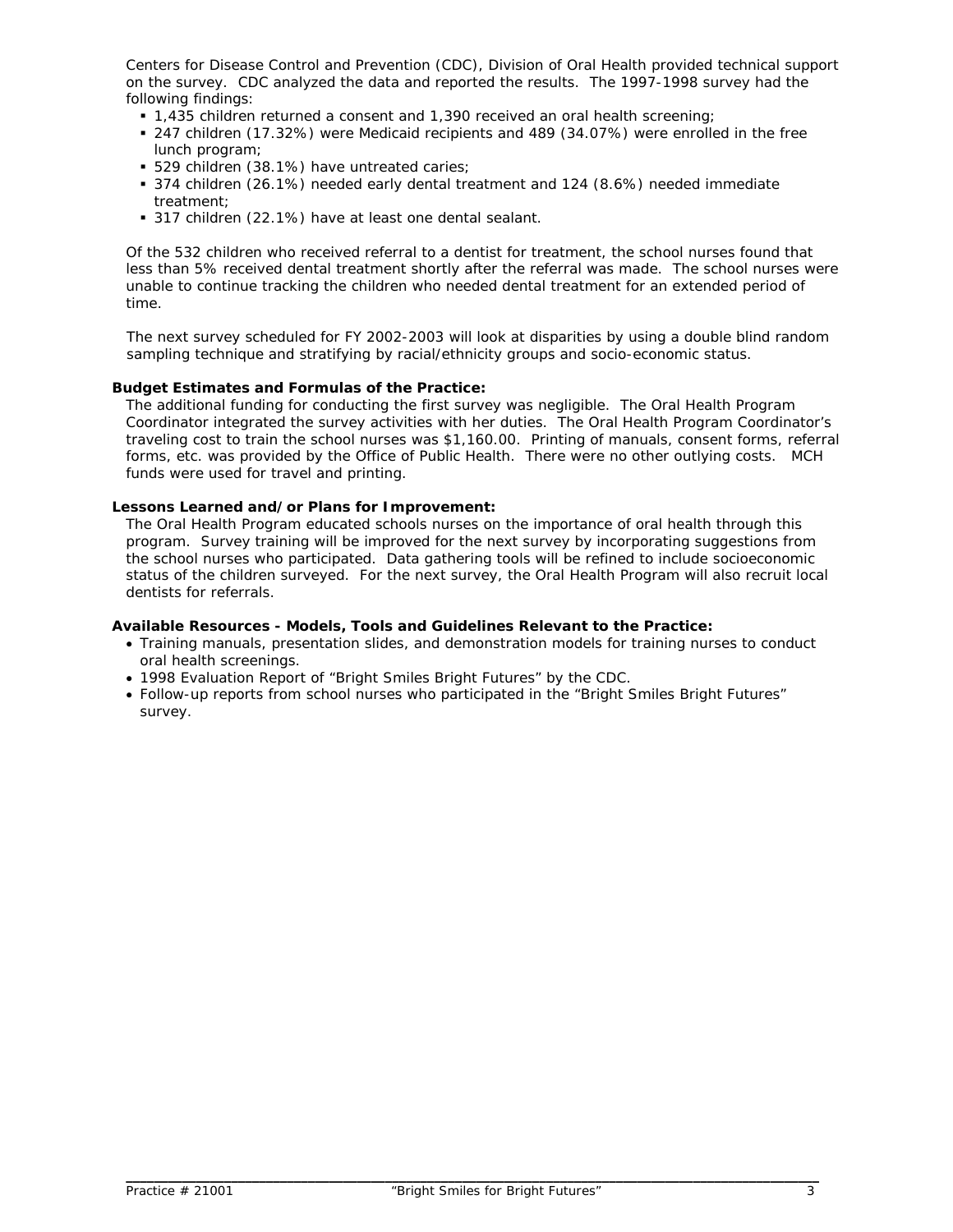# **SECTION III: PRACTICE EVALUATION INFORMATION**

#### **Impact/Effectiveness**

*Does the practice demonstrate impact, applicability, and benefits to the oral health care and wellbeing of certain populations or communities (i.e., reference scientific evidence and outcomes of the practice)?* 

The 1997-1998 "Bright Smiles for Bright Futures" survey recruited almost 90 school nurses to conduct the survey screenings for 1,390 3<sup>rd</sup> grade children. The program integrated the role of school nurses to support early diagnosis of dental disease and referral for care. In addition, the survey findings allowed the Oral Health Program to meet the reporting requirements of the MCH Block Grant and MCH Needs Assessment. The survey further contributed data to the National Oral Health Surveillance System. Also, the survey findings have been used to support community fluoridation efforts. As the survey is repeated every five years, surveillance data will be able to monitor the progress made for oral health in the state.

#### **Efficiency**

*Does the practice demonstrate cost and resource efficiency where expenses are appropriate to benefits? Are staffing and time requirements realistic and reasonable?* 

This program was cost efficient in utilizing school nurses to deliver oral health screenings at their schools during annual vision and hearing screening events. There was efficiency for the school nurses to work within their school environment. The Maternal and Child Health Program printed all the survey materials. Travel money in the amount of \$1,160 was budgeted for the coordinator to provide parishwide training and follow-up with school nurses.

#### **Demonstrated Sustainability**

*Does the practice show sustainable benefits and/or is the practice sustainable within populations/communities and between states/territories?*

With some continued fine-tuning, this program will demonstrate its sustainability. The Oral Health Program has continued to foster the partnership and education of nurses through the Louisiana School Nurses Association for the next survey to be completed in 2003. The evaluation of the first survey in 1997-1998, included telephone interviews, showed that school nurses were positive about the survey and would support the next survey. It is expected that more school nurses will volunteer for the next survey.

#### **Collaboration/Integration**

*Does the practice build effective partnerships/coalitions among various organizations and integrate oral health with other health projects and issues?* 

This practice builds and maintains a strong partnership with school nurses. This program places value on the interdisciplinary health team approach. School nurses are a key resource for the oral health education of school children as they provide a direct link to a population with a need for oral health education, prevention, and treatment.

#### **Objectives/Rationale**

*Does the practice address HP 2010 objectives, the Surgeon General's Report on Oral Health, and/or build basic infrastructure and capacity for state/territorial oral health programs?* 

The "Bright Smiles for Bright Futures" program addresses four HP 2010 objectives related to increasing the proportion of children who have received dental care, increasing the utilization of the oral health system, increasing preventive health service, and reducing untreated decay in primary and permanent dentition. This program also demonstrates several of the findings in Chapter 9 of the Surgeon General's Report on Oral Health, specifically that Medicaid eligibility does not ensure enrollment, nor does enrollment ensure treatment. The "Bright Smiles for Bright Futures" program also hopes to address the Surgeon General's Report suggestion of removing barriers between people and oral health services by attempting to enlist local dentists for referrals and refine methods in following up on the children who needed dental care.

*\_\_\_\_\_\_\_\_\_\_\_\_\_\_\_\_\_\_\_\_\_\_\_\_\_\_\_\_\_\_\_\_\_\_\_\_\_\_\_\_\_\_\_\_\_\_\_\_\_\_\_\_\_\_\_\_\_\_\_\_\_\_\_\_\_\_\_\_\_\_\_\_\_\_\_\_\_\_\_\_\_\_\_\_\_\_\_\_\_\_\_\_\_\_\_\_\_\_\_*